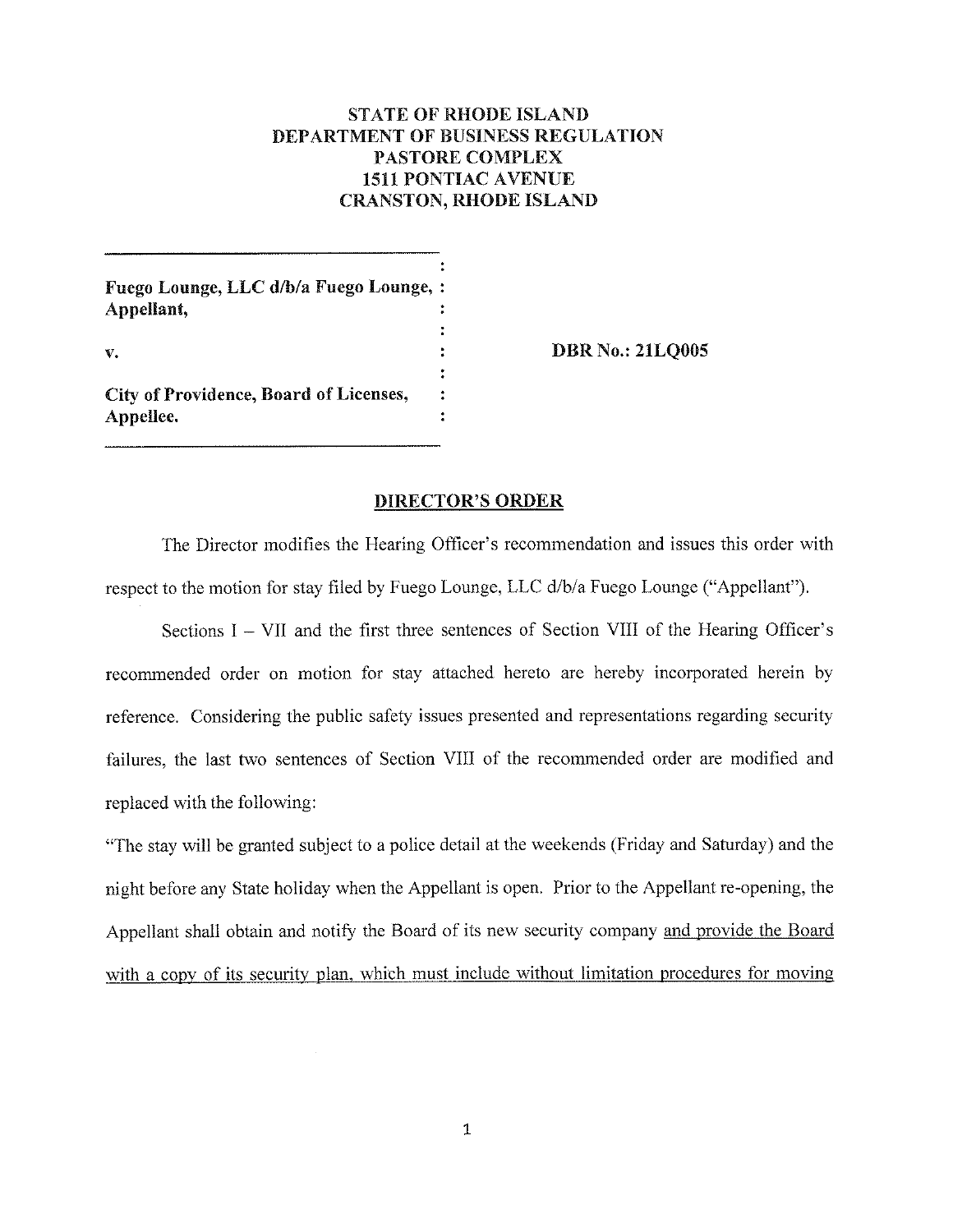patrons along outside the front of the club upon exit. The new security company and plan shall be

in place before any re-opening.**<sup>6</sup> "**

Dated: September 14, 2021

Elizart M. Tammer

Elizabeth M. Tanner, Esq. Director

## **NOTICE OF APPELLATE RIGHTS**

**THIS DECISION CONSTITUTES AN INTERLOCUTORY ORDER OF THE DEPARTMENT OF BUSINESS REGULATION PURSUANT TO R.I. GEN. LAWS§ 42- 35-15. PURSUANT TO R.I. GEN. LAWS§ 42-35-15, THIS ORDER MAY BE APPEALED TO THE SUPERIOR COURTSITTING IN AND FOR THE COUNTY OF PROVIDENCE WITHIN THIRTY (30) DAYS OF THE MAILING DATE OF THIS DECISION. SUCH APPEAL, IF TAKEN, MUST BE COMPLETED BY FILING A PETITIONFOR REVIEW INSUPERIORCOURT. THE FILING OF THE COMPLAINTDOES NOTITSELF STAY ENFORCEMENT OF THIS ORDER. THE AGENCY MAY GRANT, OR THE REVIEWING COURT MAY ORDER, A STAY UPON APPROPRIATE TERMS.**

## **CERTIFICATION**

I hereby certify on this 14th day of September, 2021, that a copy of the within Order and Notice of Appellate Rights was sent by email and first class mail, postage prepaid, to the following: Mario Martone, Esquire, City of Providence Law Department, 444 Westminster Street, Suite 220, Providence, RI 02903 Mmartone@providenceri.com, Nicholas Hemond, Esquire, DarrowEverett, LLP, I Turks Head Place, Suite 1200, Providence, RI 02903 nhemond@darroweverett.com, and Louis A. DeSimone, Jr., Esquire, 1554 Cranston Street, Cranston, RI 02920 ldatty@gmail.com, and by electronic-delivery to Pamela Toro, Esquire, Department of Business Regulation, Pastore Complex, 1511 Pontiac Avenue, Cranston, RI 02920 pamela.toro@dbr.ri.gov.

Diane L. Paravisini

<sup>&</sup>lt;sup>6</sup> At hearing, the Appellant indicated that the security company did not follow its security plan that evening. The Appellant indicated that the security plan is a good plan but needs to be followed.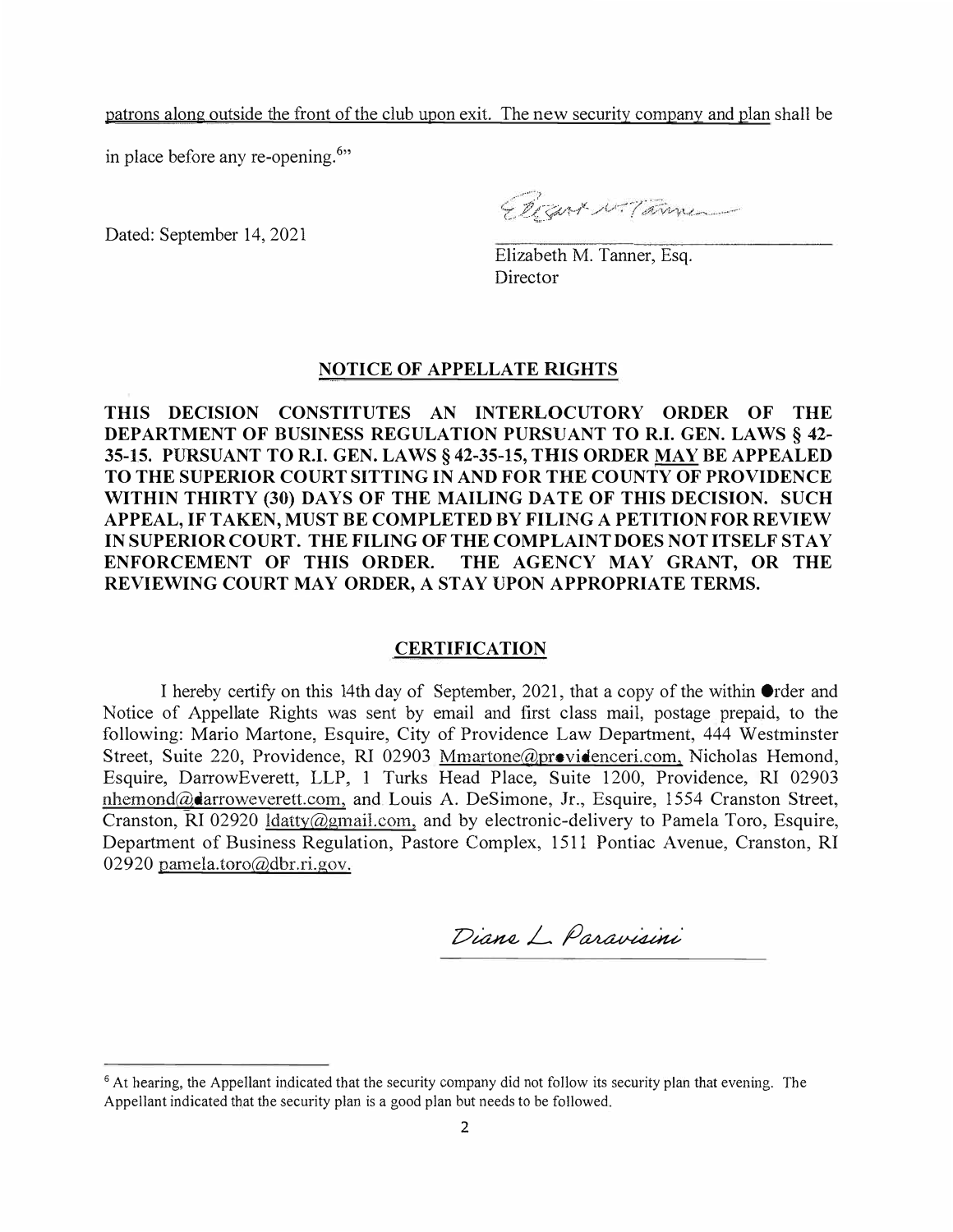# **STATE OF RHODE ISLAND** DEPARTMENT OF BUSINESS REGULATION **PASTORE COMPLEX 1511 PONTIAC AVENUE CRANSTON, RHODE ISLAND**

Fuego Lounge, LLC d/b/a Fuego Lounge Appellant, v,

City of Providence, Board of Licenses,

**DBR No. 21LQ005** 

## **ORDER RE: MOTION FOR STAY**

 $\ddot{\phantom{a}}$ 

#### I. **INTRODUCTION**

Appellee.

This matter arose from a motion for stay filed on August 30, 2021 by Fuego Lounge, LLC d/b/a Fuego Lounge ("Appellant") with the Department of Business Regulation ("Department") pursuant to R.I. Gen. Laws  $\S 3$ -7-21 regarding the decision taken on August 25, 2021 by the City of Providence, Board of Licenses ("Board") suspending the Appellant's Class BV liquor license for 60 days and thereafter suspending the Appellant's Class BVX (2:00 a.m.) license for 120 days. A hearing on the motion to stay was heard<sup>1</sup> on September 2, 2021 before the undersigned who was delegated to hear this matter by the Director of the Department.

#### II. **JURISDICTION**

The Department has jurisdiction over this matter pursuant to R.I. Gen. Laws  $\S 3-7-1$  et seq., R.I. Gen. Laws § 42-14-1 et seq., and R.I. Gen. Laws § 42-35-1 et seq.

A liquor appeal to the Department pursuant to R.I. Gen. Laws § 3-7-21 is considered a de novo hearing. The Department's jurisdiction is de novo and the Department independently

<sup>&</sup>lt;sup>1</sup> Due to the COVID19 pandemic, the stay hearing was heard remotely.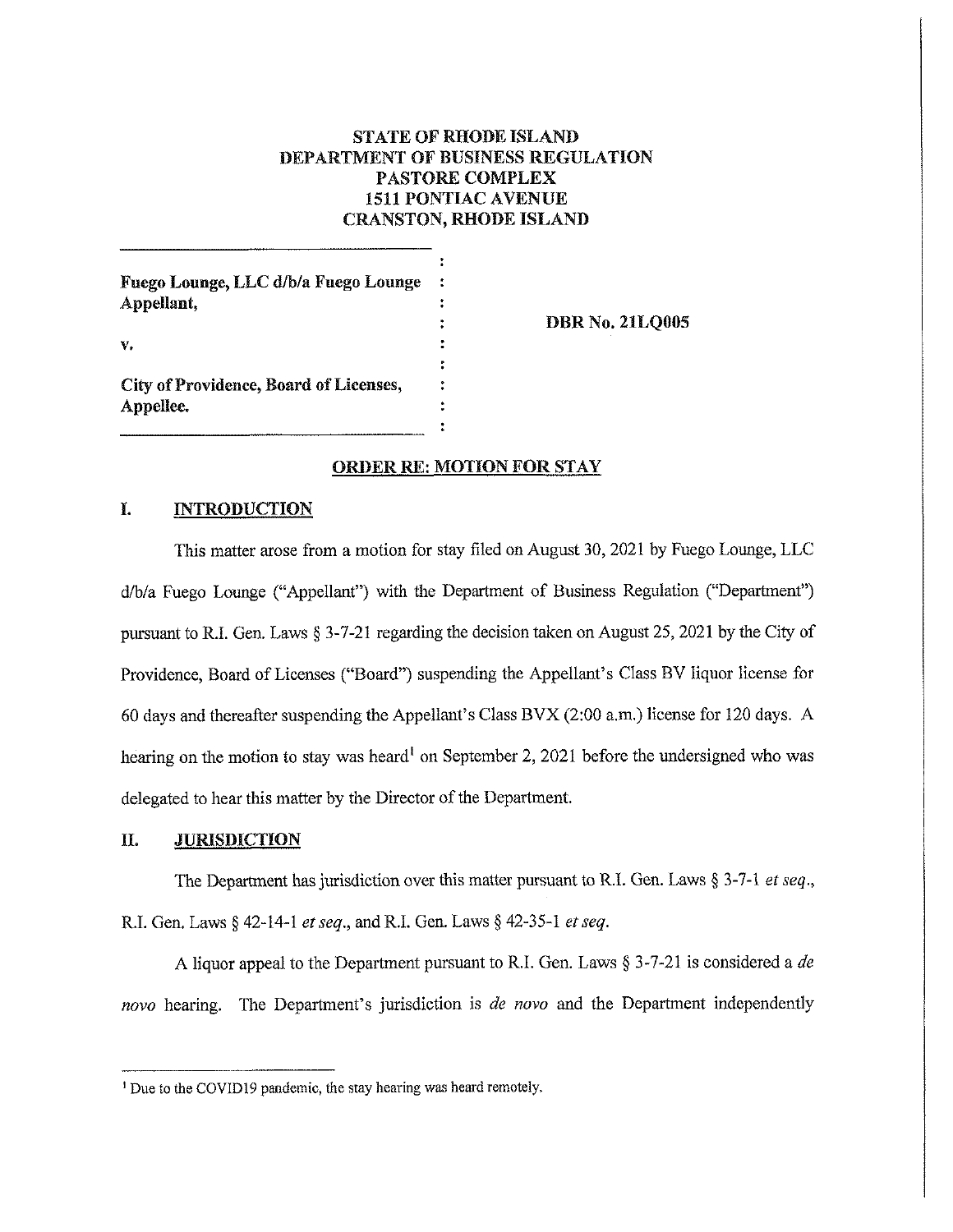exercises the licensing function. See A.J.C. Enterprises v. Pastore, 473 A.2d 269 (R.I. 1984); Cesaroni v. Smith, 202 A.2d 292 (R.I. 1964); and Hallene v. Smith, 201 A.2d 921 (R.I. 1964). Because the Department's has such broad and comprehensive control over traffic in intoxicating liquor, its power has been referred to as a "super-licensing board." Baginski v. Alcoholic Beverage Comm., 4 A.2d 265, 267 (R.I. 1939). See also Board of Police Com'rs v. Reynolds, 133 A.2d 737 (R.I. 1957). The purpose of this authority is to ensure the uniform and consistent regulation of liquor statewide. Hallene v. Smith, 201 A.2d 921 (R.I. 1964).

#### THE BASIS FOR SUSPENSION III.

R.I. Gen. Laws § 3-5-23 states in part as follows:

(b) If any licensed person permits the house or place where he or she is licensed to sell beverages under the provisions of this title to become disorderly as to annoy and disturb the persons inhabiting or residing in the neighborhood, or permits any gambling or unlawful gaming to be carried on in the neighborhood, or permits any of the laws of this state to be violated in the neighborhood, in addition to any punishment or penalties that may be prescribed by statute for that offense, he or she may be summoned before the board, body, or official which issued his or her license and before the department, when he or she and the witnesses for and against him or her may be heard. If it appears to the satisfaction of the board, body, or official hearing the charges that the licensee has violated any of the provisions of this title or has permitted any of the things listed in this section, then the board, body, or official may suspend or revoke the license or enter another order.

R.I. Gen. Laws § 3-5-21 states in part as follows:

(a) Every license is subject to revocation or suspension and a licensee is subject to fine by the board, body, or official issuing the license, or by the department or by the division of taxation, on its own motion, for:

(1) Breach by the holder of the license of the conditions on which it was issued;

or

(2) Violation by the holder of the license of any rule or regulation applicable;

or

 $* * *$ 

(4) Breach of any provisions of this chapter.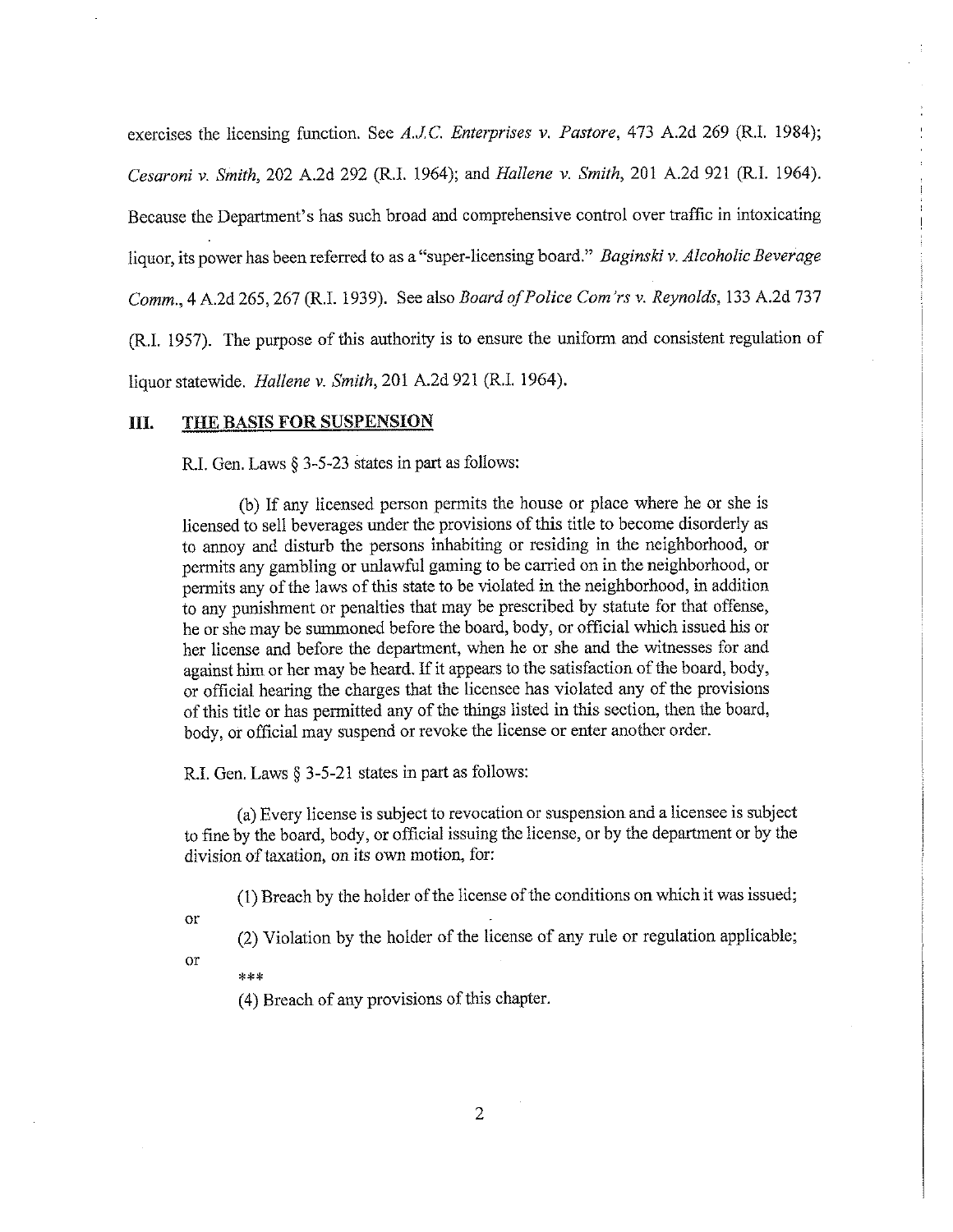In revoking or suspending a liquor license, it is not necessary to find that a liquor licensee affirmatively permitted patrons to engage in disorderly conduct. Cesaroni v. Smith, 202 A.2d 292 (R.I. 1964). The statute also forbids a licensee from permitting any laws of Rhode Island from being violated. A liquor licensee has the "responsibility to control the conduct of its patrons both within and without the premises in a manner so that the laws and regulations to which the license is subject will not be violated." Schillers, Inc. v. Pastore, 419 A. 2d 859 (R.I. 1980).

A liquor licensee is accountable for violations of law that occur on its premises and outside. Vitali v. Smith, 254 A.2d 766 (R.I. 1969). It is not a defense that a licensee is not aware of the violations or provided supervision to try to prevent a violation. While such a responsibility may be onerous, a licensee is subject to such a burden by the legislature and accepted such conditions by becoming licensed. Therault v. O'Dowd, 223 A.2d 841, 842-3 (R.I. 1966). See also Scialo v. Smith, 99 R.I. 738 (R.I. 1965).

The Department reviews sanctions to ensure statewide consistency and appropriateness in the situation. It also supports progressive discipline barring the rare and extreme event where revocation may be warranted without prior discipline. It also accepts the principles of comity and deference to the local authorities and their desire to have control over their own town or city. At the same time, pursuant to R.I. Gen. Laws  $\S 3-2-2$  and R.I. Gen. Laws  $\S 3-7-21$ , the Department ensures that tensions between local boards and licensees are settled in a consistent manner. Nonetheless, there is not a mechanical application of sanctions as each matter has its own sets of circumstances. See C&L Lounge, Inc. d/b/a Gabby's Bar and Grille; Gabriel L. Lopes v. Town of North Providence, LCA – NP-98-17 (4/30/99). At the same time, a sanction cannot be arbitrary and capricious. The unevenness of the application of a sanction does not render its application unwarranted in law but excessive variance would be evidence that an action was arbitrary and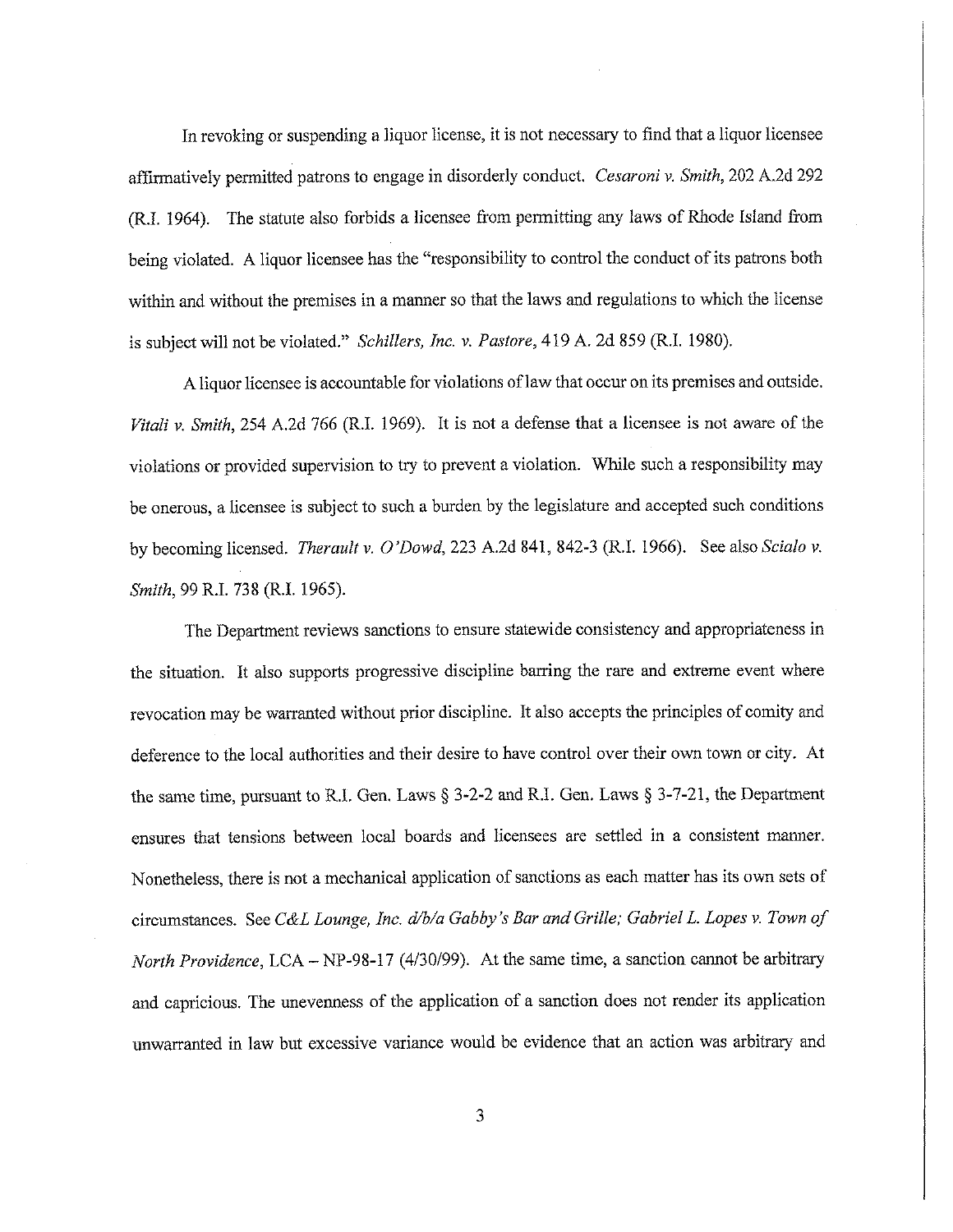capricious. Pakse Market Corp. v. McConaghy, 2003 WL 1880122 (R.I. Super.) (upholding revocation for a series on infractions). See Jake and Ella's v. Department of Business Regulation, 2002 WL 977812 (R.I. Super.) (R.I. Super.) (overturning a revocation of a liquor license as arbitrary and capricious).

#### IV. STANDARD FOR ISSUANCE OF A STAY

Under Narragansett Electric Company v. William W. Harsch et al., 367 A.2d 195, 197 (R.I. 1976), a stay will not be issued unless the party seeking the stay makes a "strong showing" that " $(1)$  it will prevail on the merits of its appeal;  $(2)$  it will suffer irreparable harm if the stay is not granted; (3) no substantial harm will come to other interested parties; and (4) a stay will not harm the public interest." Despite the ruling in Harsch, the Supreme Court in Department of Corrections v. Rhode Island State Labor Relations Board, 658 A.2d 509 (R.I. 1995) found that *Harsch* was not necessarily applicable in all agency actions and the Court could maintain the *status* quo in its discretion when reviewing an administrative decision pursuant to R.I. Gen. Laws  $\S$  42-35-15(c). The issue before the undersigned is a motion to stay a Decision which is subject to a de *novo* appeal and does not fall under R.I. Gen. Laws  $\S$  42-35-15(c). Nonetheless, it is instructive to note that the *Department of Corrections* found it a matter of discretion to hold matters in *status* quo pending review of an agency decision on its merits.

#### V. **PRIOR DISICIPLINE**

The parties agreed the Appellant has been licensed for three  $(3)$  or four  $(4)$  years and had an instance of entertainment without a license in 2019 and again in 2020. In August 2020, the Appellant served a 30 day suspension by agreement of the parties due a felony assault. The Appellant represented that it never agreed it was responsible for the assault but agreed to the sanctions which included providing a new security plan.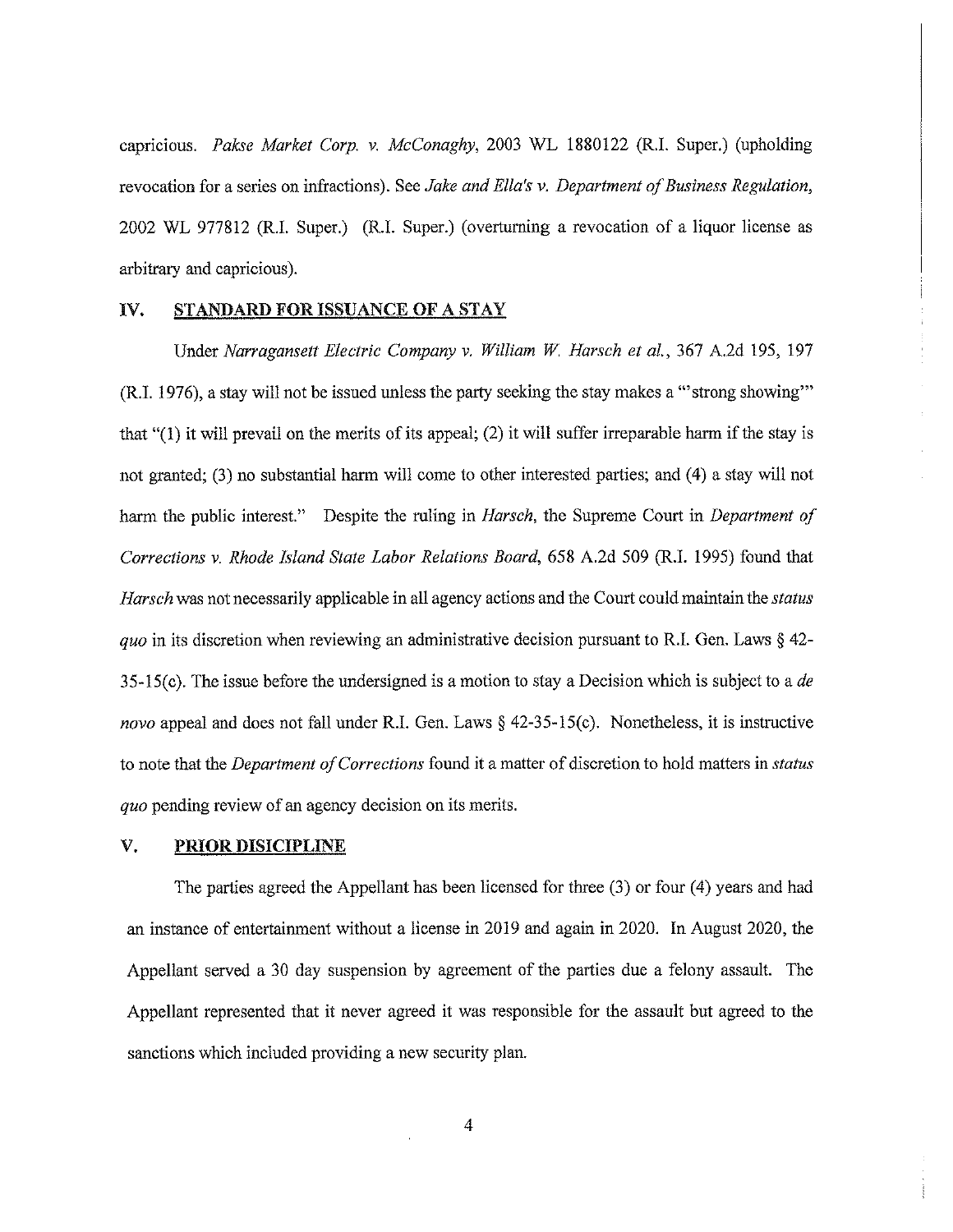#### VI. **ARGUMENTS**

The Appellant argued while there was a shooting outside the club, the Board agreed that there had been no disturbance inside, and it could not be linked directly or indirectly to the Appellant. The Appellant argued that it would suffer irreparable harm if the Appellant is closed pending the hearing especially as it has been closed since August 7, 2021. The Appellant stated it would accept a police detail at weekends as a condition of a stay

The Board argued that the Appellant had a responsibility for clearing the area in front of the exit of its patrons as they exited and the security did not do that and the fight outside broke out in front of them. The Board argued that the sanctions were based on the violations and the fact that there had been a prior incident resulting in a 30 day suspension.

#### VII. **DISCUSSION**

The parties stipulated as follows:

- $\mathbf{1}$ . All parties relevant to the incident were present inside the Appellant that evening.
- $2.$ On the evening in question, there was no disturbance inside the establishment.
- $3.$ There is no allegation of a weapon inside the establishment on the evening in question.
- 4. A total of 157 seconds elapsed from the time of the first punch being thrown to the firing of the first shot.
- 5. The times of the following pertinent facts are:
	- First shots -------------------------------- 2:17:59 am a)
	- First 911 call --------------------------- 2:18:52 am  $b)$
	- First 911 call from security ----------- 2:19:15 am  $c)$
	- First 911 call from owner ------------ 2:20:57 am  $\mathbf{d}$
	- First police officer on scene ---------- 2:21:37 am  $e)$
- 6. The fight culminated in a double homicide.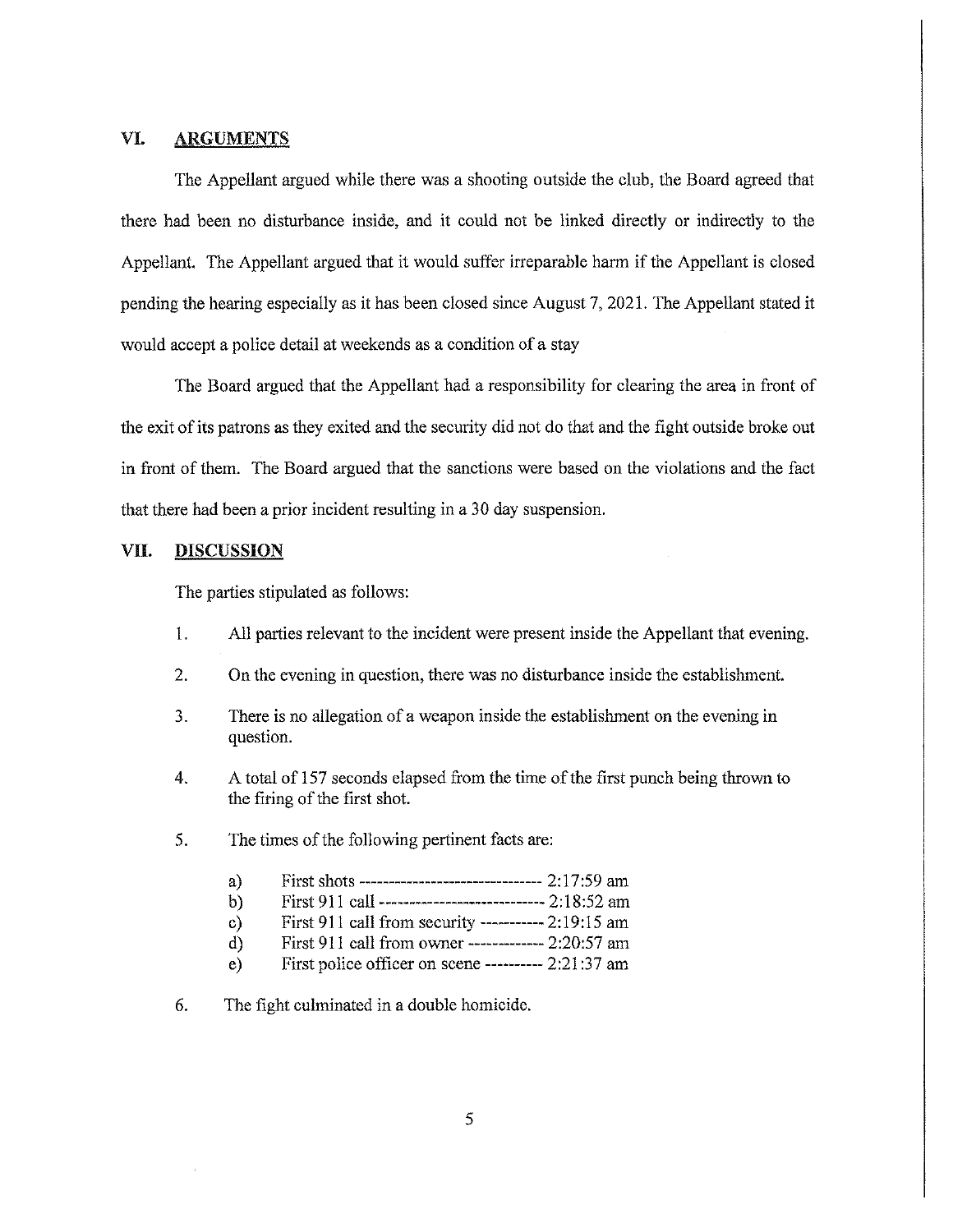Based on representations at hearing, there were (2) groups of patrons involved in the fight. Both groups were inside the Appellant in the evening but did not interact with each other. By 2:03 a.m., both groups were outside. Both groups were outside near the club standing separately near the security personnel. With the first shot being fired at  $2:17:59$  a.m., 157 seconds prior to that time is  $2:15:22$  a.m. so that the first punch was thrown at  $2:15:22$ , a.m. There was a representation that the gun used was retrieved from a car by the shooter.

There was no dispute that security personnel did not try to disperse the patrons while they were standing outside the club at 2:03 a.m. The Appellant argued the groups were in the street, but the City argued that part of any security plan by a liquor licensee includes moving patrons along to leave and clear the area. The City also argued that security did not intervene after the first punch was thrown. The City represented that during the fight, one member of the security staff picked up a satchel from one of the people fighting and took it inside and removed an item from the patron's satchel while the patron was in the midst of the fight and put the patron's property in the security staff's own pocket, visibly on camera. The City argued that rather than being involved in dispersing the fight, security were doing other things like taking property.

The Appellant indicated that there may have been other violations by the Appellant that night but that these sanctions imposed by the Board were due to the fight and shooting. The Appellant acknowledged that at the full hearing before the Department, any other violations may also be addressed.

The parties referenced various Department cases that address the issue of what kind of disorderly conduct can be inferred directly or indirectly to a liquor licensee.<sup>2</sup> Ciello, LLC  $d/b/a$ 

<sup>&</sup>lt;sup>2</sup> In The Vault Lounge, LLC v. City of Providence, Board of Licenses, DBR No.: 16LQ008 (9/14/16), a patron was ejected from a club and did not leave the area and tried to get back inside so that the club was indirectly responsible for the patron's shooting 18 minutes after the ejection. See also Stage Bands, Inc. d/b/a Club Giza v. Department of Business Regulation, 2009 WL 3328598 (R.I. Super.) (disturbances and a shooting on one night justified revocation);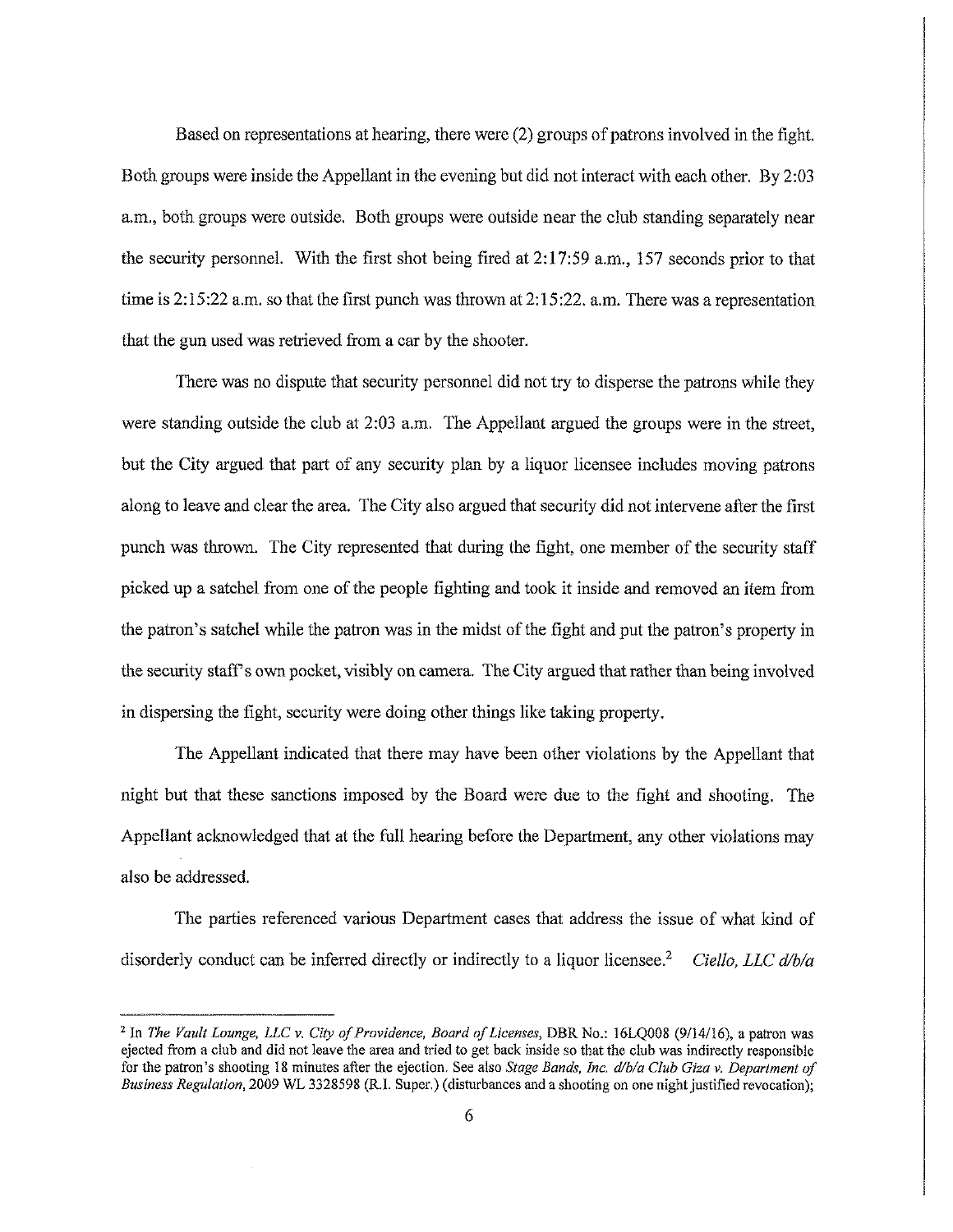Club Luv v. City of Providence, Board of Licenses (9/14/17) reviewed the requirements under  $A.J.C.$ *Enterprises* and *Cesaroni* for a disturbance inside to be connected to a disturbance outside.<sup>3</sup> It also discussed a liquor licensee's obligation to maintain security while its patrons exit. Based on the arguments at hearing, the City is not arguing that there was a disturbance inside that culminated in the shooting outside.<sup>4</sup> Rather, it argued there were security failures by the Appellant. The Appellant did not deny there were security failures. The disagreement revolved around the appropriate penalty.

The Appellant argued that the security lapses were not as severe as Club Luv in that no one tried to re-enter with a gun. The City disagreed. In Club Luv, there were serious violations regarding security so that a long suspension was merited. In Club Luv, there had not been any other prior disorderly conduct (associated with that owner); however, its Class BV license was suspended for 30 days with the late night Class BVX suspended for 180 days (so that the first 30 days of the BV and BVX license were concurrent) for security failures regarding the exiting of patrons.

and Cardio Enterprises, d/b/a Comfort Zone Sports Bar v. Providence Board of Licenses, DBR No.: 06-L-0207 (3/29/07) (killing of patron with incident starting inside and escalating outside with licensee failing to call the police justified revocation).

In Moe's Place, Inc. d/b/a D'Noche v. City of Providence, Board of Licenses, DBR No. 14LQ022 (6/24/14), two (2) men were ejected for being drunk and belligerent. When they were outside, a car drove by and the driver fired a gun in the air. The police did not identify a victim or suspects. While the two (2) incidents happened closed together, there was not enough evidence to make a finding that the shooting arose from the disturbance in the club. In D. Liakos d/b/a Van Gogh v. Providence Board of Licenses, DBR No.: 16LQ011 (10/31/16), there was no evidence of any disturbance inside the bar that spilled outside where it culminated in the fight. Thus, no inference could be made that the fighting that occurred outside after the patrons exited the club was somehow indirectly related to something that had happened in the club.

 $3$  A.J.C. Enterprises v. Pastore, 473 A.2d 269, 275 (R.I. 1984) found in discussing the disorderly provisions that "[T] here need not be a direct causational link between incidents occurring outside or nearby a drinking establishment and its patrons. Such a link is established when it can be reasonably inferred from the evidence that the incidents occurred outside a particular establishment and had their origins within." However, Cesaroni speaks of disorderly conduct that occurs within premises where liquor is dispensed under a license that causes either directly or indirectly conditions in the neighborhood that annoy the neighborhood (e.g. disorderly conditions). A.J.C. Enterprises speaks of making an inference that the disturbance outside had their origins within the premises.

<sup>&</sup>lt;sup>4</sup> As noted in *Club Luv*, no one disputes that a fistfight that escalates to a shoot-out is dangerous and criminal and not the type of activity that anyone would want either near a club or elsewhere. However, the issue before the Board was purely a legal issue regarding the Appellant's responsibility, if any, for any disorderly conduct.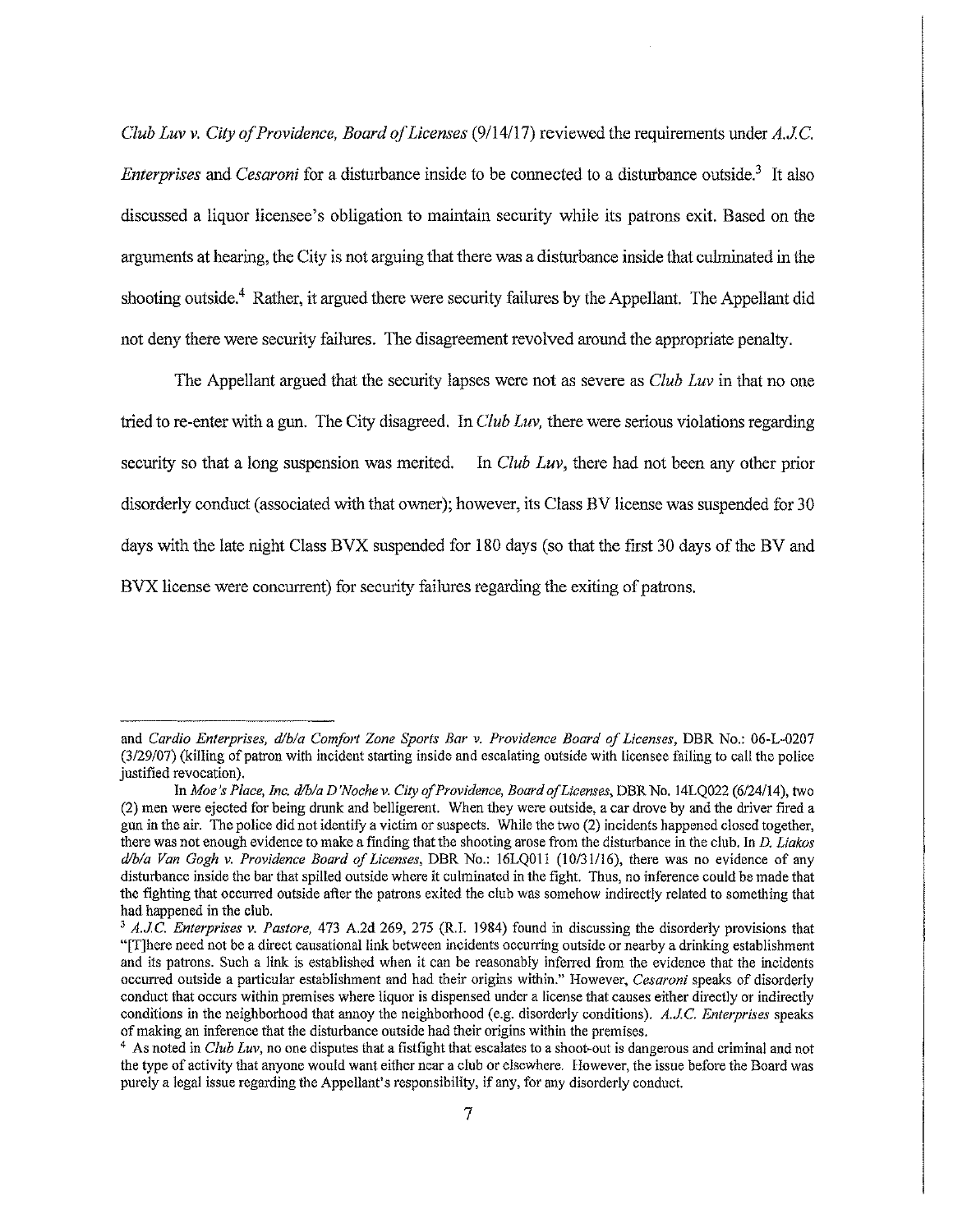The information received by the undersigned is based on representations of the parties. The undersigned did not have access to the recording of the Board hearing.<sup>5</sup>

The Department has consistently followed progressive discipline barring an egregious act. Assuming the security violations are proved, that violation could rise to the level of Supra. administrative penalties and/or a term of suspension. In addition, the hearing will address other allegations of other violations.

Applying the stay criteria, a stay will not issue if the party seeking the stay cannot make a strong showing that it will prevail on the merits of its appeal. However, it is discretionary to issue a stay in order to maintain the *status quo* pending an appeal. In this matter, it cannot be ascertained which party will prevail without a full hearing on what happened outside in terms of security. If a stay is not granted for the suspension, the Appellant will not have a meaningful appeal. The parties agreed that the Appellant has been closed since August 7, 2021 (day of the shooting).

### VIII. RECOMMENDATION

It is discretionary to issue a stay in order to maintain the *status quo* pending an appeal. In this matter, it cannot be ascertained which party will prevail without a full hearing on what happened outside regarding security. If a stay is not granted for the suspension, the Appellant will not have a meaningful appeal. The granting of a partial stay maintains the *status quo* pending the full hearing. The stay will be granted subject to a police detail at the weekends (Friday and Saturday) and the night before any State holiday when the Appellant is open. Prior to the Appellant re-opening, the Appellant shall obtain and notify the Board of its new security company that shall be in place before any re-opening.<sup>6</sup>

<sup>&</sup>lt;sup>5</sup> If the Board hearing is introduced at the full hearing as an exhibit, it was agreed by the parties that it would be under seal. Thus, the Board hearing recording is under seal.

<sup>&</sup>lt;sup>6</sup> At hearing, the Appellant indicated that the security company did not follow its security plan that evening. The Appellant indicated that the security plan is a good plan but needs to be followed.